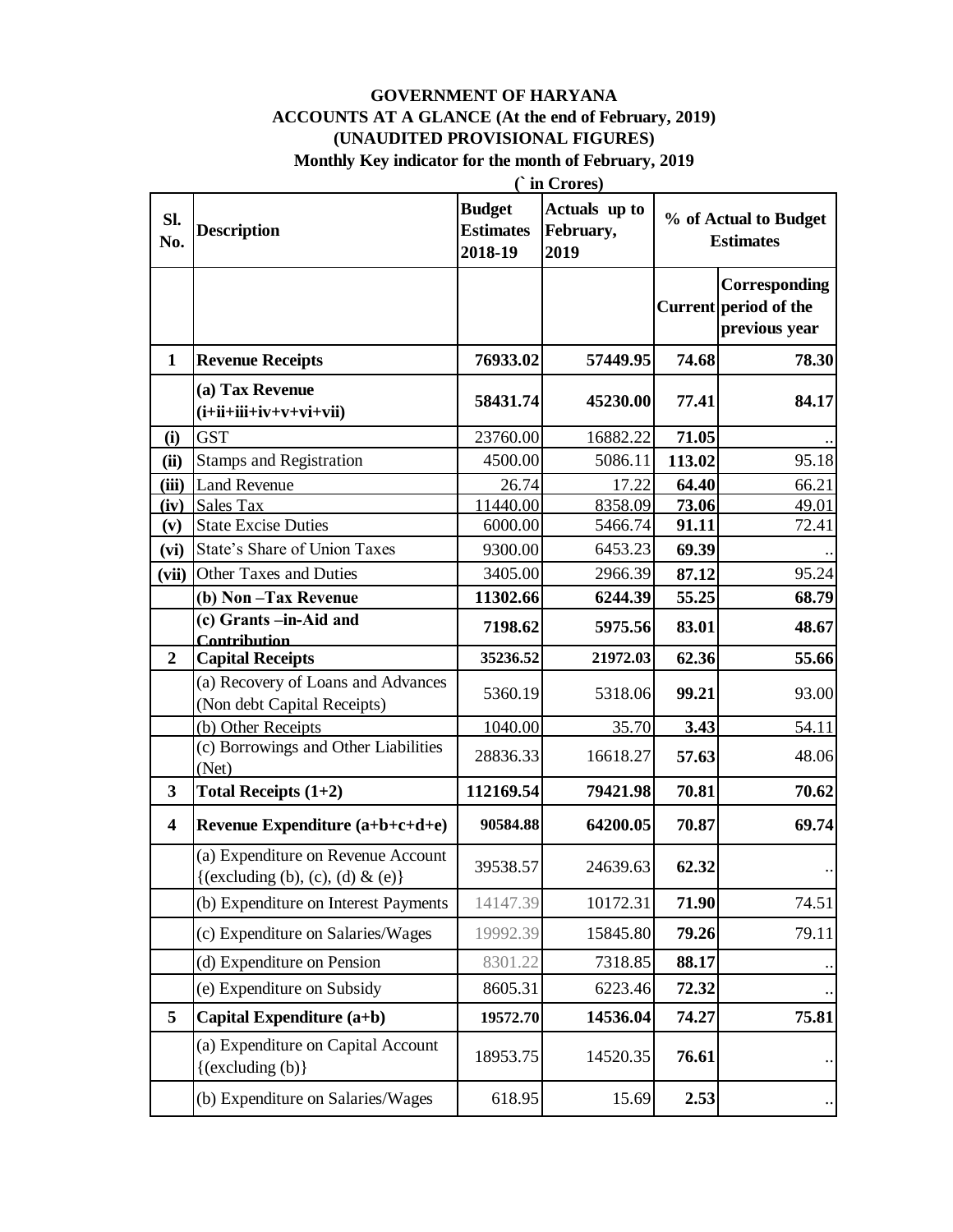| 6     | <b>Sector Wise Expenditure</b>                                                         |             |             |       |       |
|-------|----------------------------------------------------------------------------------------|-------------|-------------|-------|-------|
| (i)   | <b>General Sector</b>                                                                  |             |             |       |       |
|       | (a) Revenue                                                                            | 30508.04    | 23351.500   | 76.54 |       |
|       | (b) Capital                                                                            | 934.48      | 556.12      | 59.51 |       |
| (ii)  | <b>Social Sector</b>                                                                   |             |             |       |       |
|       | (a) Revenue                                                                            | 36148.39    | 25725.79    | 71.17 |       |
|       | (b) Capital                                                                            | 5072.29     | 3598.60     | 70.95 |       |
| (iii) | <b>Economic Sector</b>                                                                 |             |             |       |       |
|       | (a) Revenue                                                                            | 23622.73    | 14925.63    | 63.18 |       |
|       | (b) Capital                                                                            | 13565.93    | 10381.33    | 76.53 |       |
| (iv)  | <b>Grants-in-aid-Contributions</b>                                                     | 305.72      | 197.14      | 64.48 |       |
| 7     | Total Expenditure $(4+5)$                                                              | 110157.58   | 78736.09    | 71.48 | 70.71 |
| 8     | <b>Loans and Advances Disbursed</b>                                                    | 2011.96     | 685.89      | 34.09 | 65.28 |
| 9     | Revenue Surplus $(+)/$ Deficit $(-)$<br>$(1 - 4)$                                      | $-13651.86$ | $-6750.10$  | 49.44 | 35.92 |
| 10    | Fiscal /Surplus(+)/Deficit (-)<br>$[{1 + 2(a) +2(b)}] - [(7+8)]$                       | $-28836.33$ | $-16618.27$ | 57.63 | 48.06 |
| 11    | Primary Deficit (-)/Surplus (+)<br>$[\{1+2(a)+2(b)\}]$ –<br>$[{4(a)+(c)+(d)+(e)}+5+8]$ | $-14688.94$ | $-6445.96$  | 43.88 |       |

Note: % of Actual to Budget Estimates of the corresponding period of the previous year is not available for the Sl. No. 1(i), 1(vi), 4(a), 4(d), 4(e), 5(a), 5(b), 6 & 11.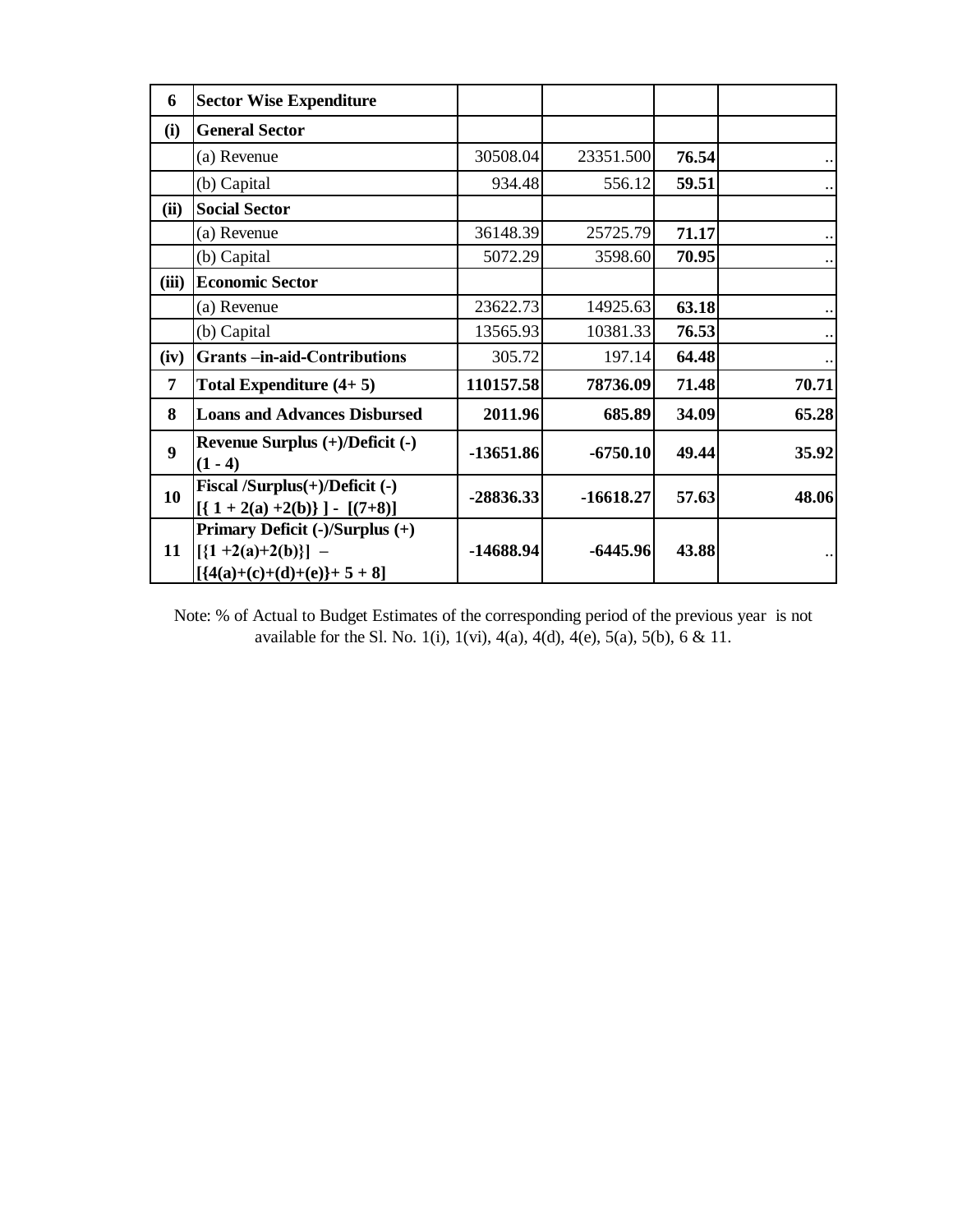(Refer to Item No. 1(a) of Monthly Accounts at a Glance)

|                        |                |                    |                | <i>in Crores</i> ) |
|------------------------|----------------|--------------------|----------------|--------------------|
| <b>Months</b>          |                | 2018-2019          | 2017-2018      |                    |
|                        | <b>Monthly</b> | <b>Progressive</b> | <b>Monthly</b> | <b>Progressive</b> |
| April                  | 4019.43        | 4019.43            | 4406.38        | 4406.38            |
| May                    | 3441.54        | 7460.97            | 3661.78        | 8068.16            |
| June                   | 4989.13        | 12450.10           | 6475.92        | 14544.08           |
| July                   | 4933.23        | 17383.33           | 3650.56        | 18194.64           |
| August                 | 3773.93        | 21157.26           | 2592.48        | 20787.12           |
| September              | 3926.67        | 25083.93           | 3199.36        | 23986.48           |
| October                | 3911.05        | 28994.98           | 3476.35        | 27462.83           |
| November               | 4506.64        | 33501.62           | 3681.86        | 31144.69           |
| December               | 4163.54        | 37665.16           | 4736.53        | 35881.22           |
| January                | 3963.14        | 41628.3            | 3508.72        | 39389.94           |
| February               | 3601.70        | 45230.00           | 4136.09        | 43526.03           |
| March<br>(Preliminary) |                |                    | 4862.29        | 48388.32           |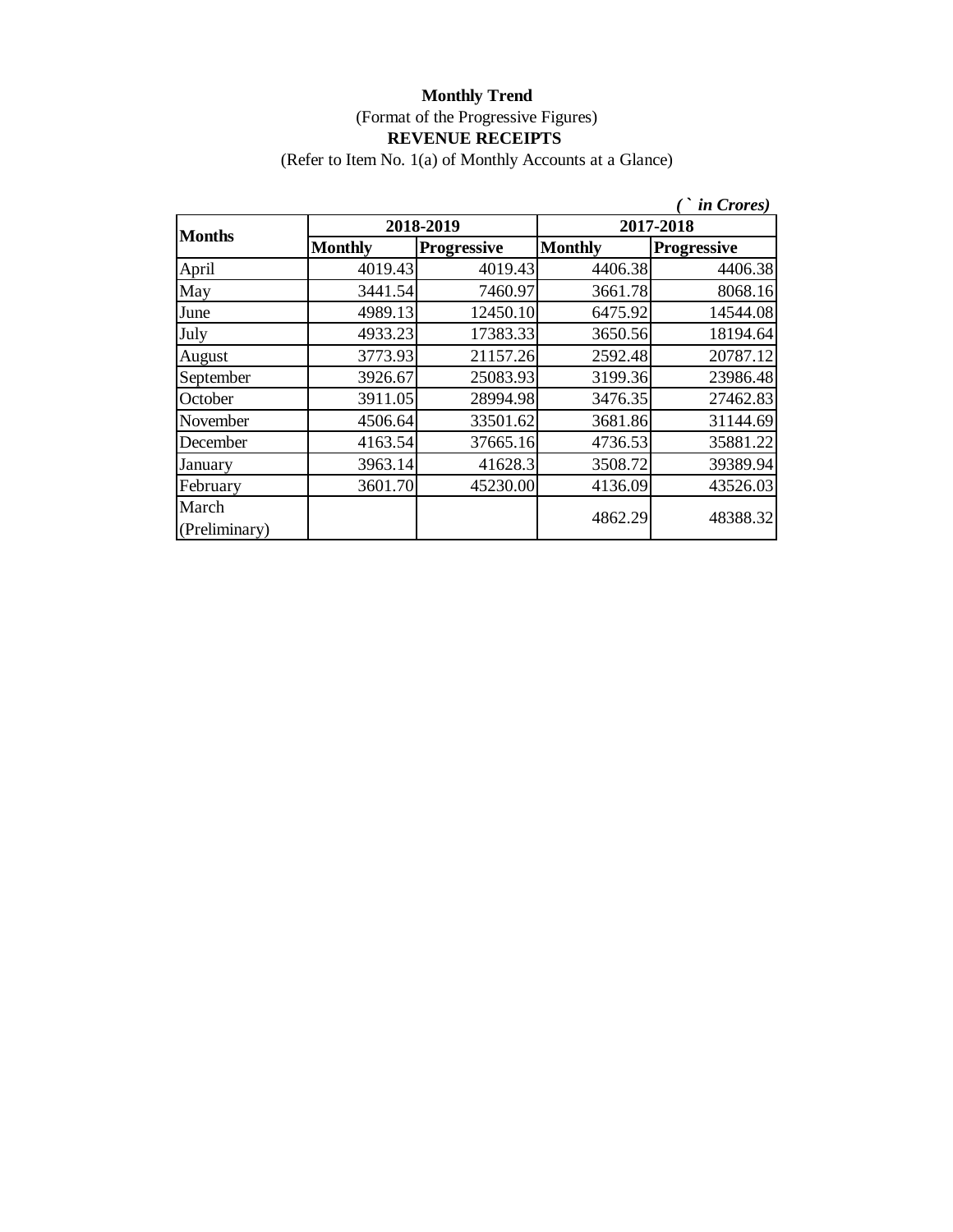# **Monthly Trend** (Format of the Progressive Figures)

## **REVENUE RECEIPTS**

(Refer to Item No. 1(b) of Monthly Accounts at a Glance)

|                        |                |                    |                | <i>in Crores</i> ) |  |
|------------------------|----------------|--------------------|----------------|--------------------|--|
| <b>Months</b>          |                | 2018-2019          | 2017-2018      |                    |  |
|                        | <b>Monthly</b> | <b>Progressive</b> | <b>Monthly</b> | <b>Progressive</b> |  |
| April                  | 528.29         | 528.29             | 663.01         | 663.01             |  |
| May                    | 435.6          | 963.89             | 440.46         | 1103.47            |  |
| June                   | 558.26         | 1522.15            | 557.5          | 1660.97            |  |
| July                   | 609.51         | 2131.66            | 366.4          | 2027.37            |  |
| August                 | 449.99         | 2581.65            | 449.96         | 2477.33            |  |
| September              | 867.7          | 3449.35            | 1150.4         | 3627.73            |  |
| October                | 471.27         | 3920.62            | 536.51         | 4164.24            |  |
| November               | 663.65         | 4584.27            | 431.86         | 4596.1             |  |
| December               | 390.25         | 4974.52            | 860.22         | 5456.32            |  |
| January                | 728.91         | 5703.43            | 743.52         | 6199.84            |  |
| February               | 540.96         | 6244.39            | 735.15         | 6934.99            |  |
| March<br>(Preliminary) |                |                    | 1245.06        | 8180.05            |  |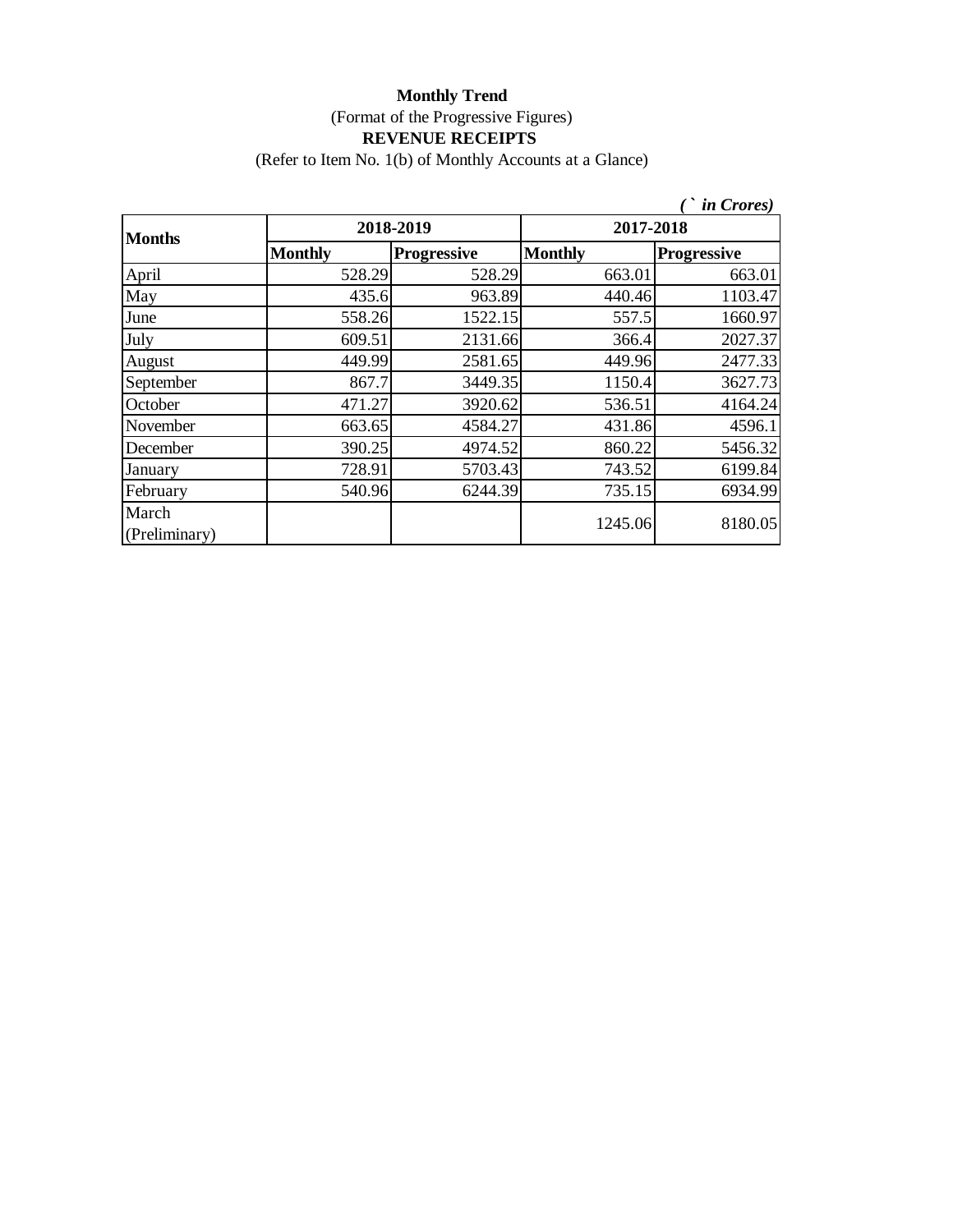(Refer to Item No. 1(c) of Monthly Accounts at a Glance)

|                        |                |                    |                | <i>in</i> Crores)  |  |
|------------------------|----------------|--------------------|----------------|--------------------|--|
| <b>Months</b>          |                | 2018-2019          | 2017-2018      |                    |  |
|                        | <b>Monthly</b> | <b>Progressive</b> | <b>Monthly</b> | <b>Progressive</b> |  |
| April                  | 15.29          | 15.29              | 2.14           | 2.14               |  |
| May                    | 753.1          | 768.39             | 181.41         | 183.55             |  |
| June                   | 438.05         | 1206.44            | 416.48         | 600.03             |  |
| July                   | 391.09         | 1597.53            | 128.31         | 728.34             |  |
| August                 | 278.09         | 1875.62            | 298.16         | 1026.5             |  |
| September              | 866.21         | 2741.83            | 621.41         | 1647.91            |  |
| October                | 571.17         | 3313.00            | 728.59         | 2376.5             |  |
| November               | 715.86         | 4028.86            | 42.72          | 2419.22            |  |
| December               | 139.92         | 4168.78            | 465.35         | 2884.57            |  |
| January                | 943.35         | 5112.13            | 152.22         | 3036.79            |  |
| February               | 863.43         | 5975.56            | 378.69         | 3415.48            |  |
| March<br>(Preliminary) |                |                    | 1287.73        | 4703.21            |  |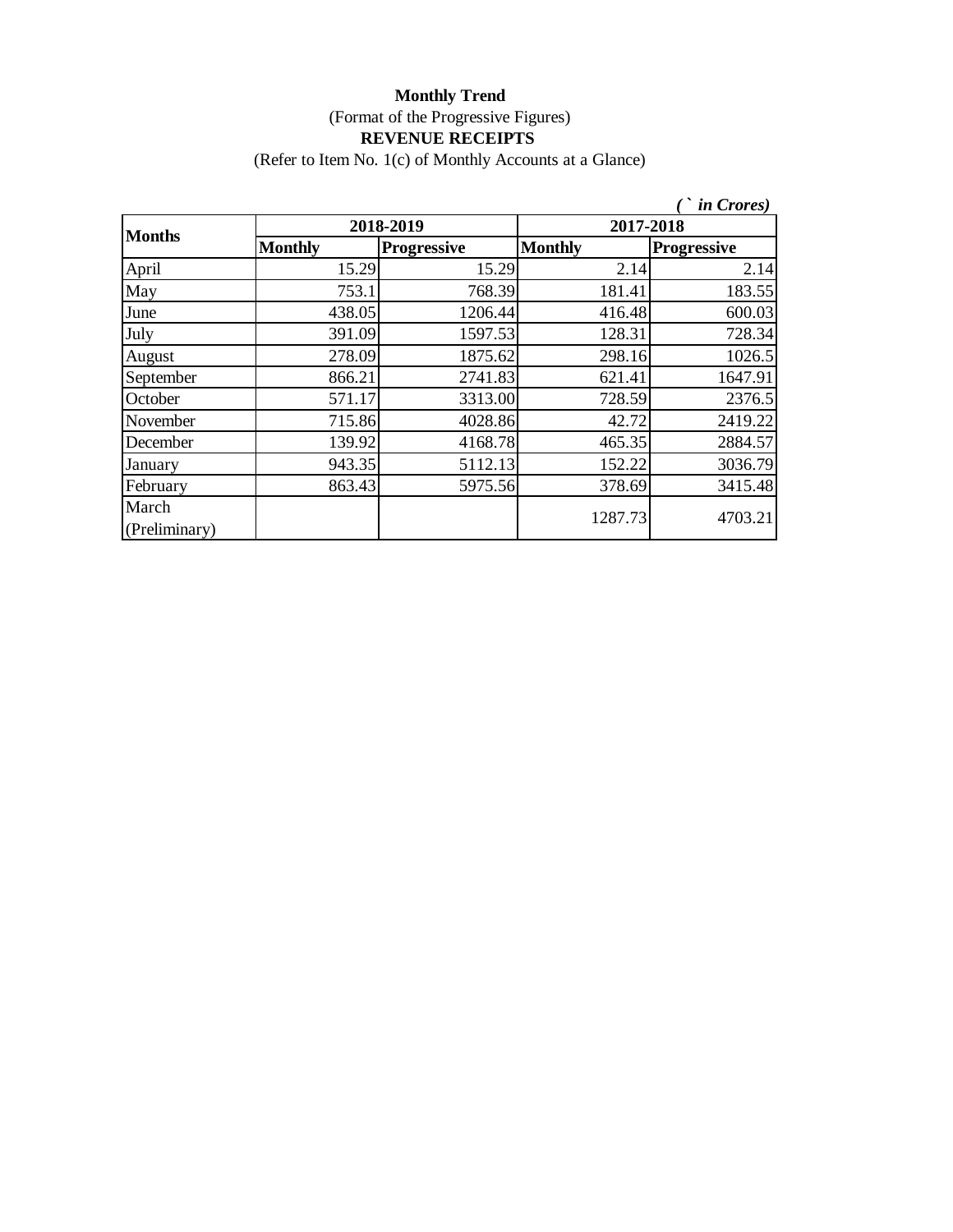#### **Monthly Trend**

(Format of the Progressive Figures)

#### **REVENUE RECEIPTS**

(Refer to Item No. 2(a) of Monthly Accounts at a Glance)

|                        |                |                    |                | <i>in Crores</i> ) |  |
|------------------------|----------------|--------------------|----------------|--------------------|--|
| <b>Months</b>          |                | 2018-2019          | 2017-2018      |                    |  |
|                        | <b>Monthly</b> | <b>Progressive</b> | <b>Monthly</b> | <b>Progressive</b> |  |
| April                  | 1.19           | 1.19               | 36.69          | 36.69              |  |
| May                    | 2.97           | 4.16               | 15.52          | 52.21              |  |
| June                   | 20.16          | 24.32              | 8.36           | 60.57              |  |
| July                   | 3.23           | 27.55              | 6.67           | 67.24              |  |
| August                 | 6.94           | 34.49              | 5.61           | 72.85              |  |
| September              | 12.89          | 47.38              | 8.59           | 81.44              |  |
| October                | 8.46           | 55.84              | 8.47           | 89.91              |  |
| November               | 44.98          | 100.82             | 3.53           | 93.44              |  |
| December               | 5193.62        | 5294.44            | 5058.96        | 5152.4             |  |
| January                | 11.02          | 5305.46            | 8.42           | 5160.82            |  |
| February               | 12.60          | 5318.06            | 385.18         | 5546               |  |
| March<br>(Preliminary) |                |                    | 794.93         | 6340.93            |  |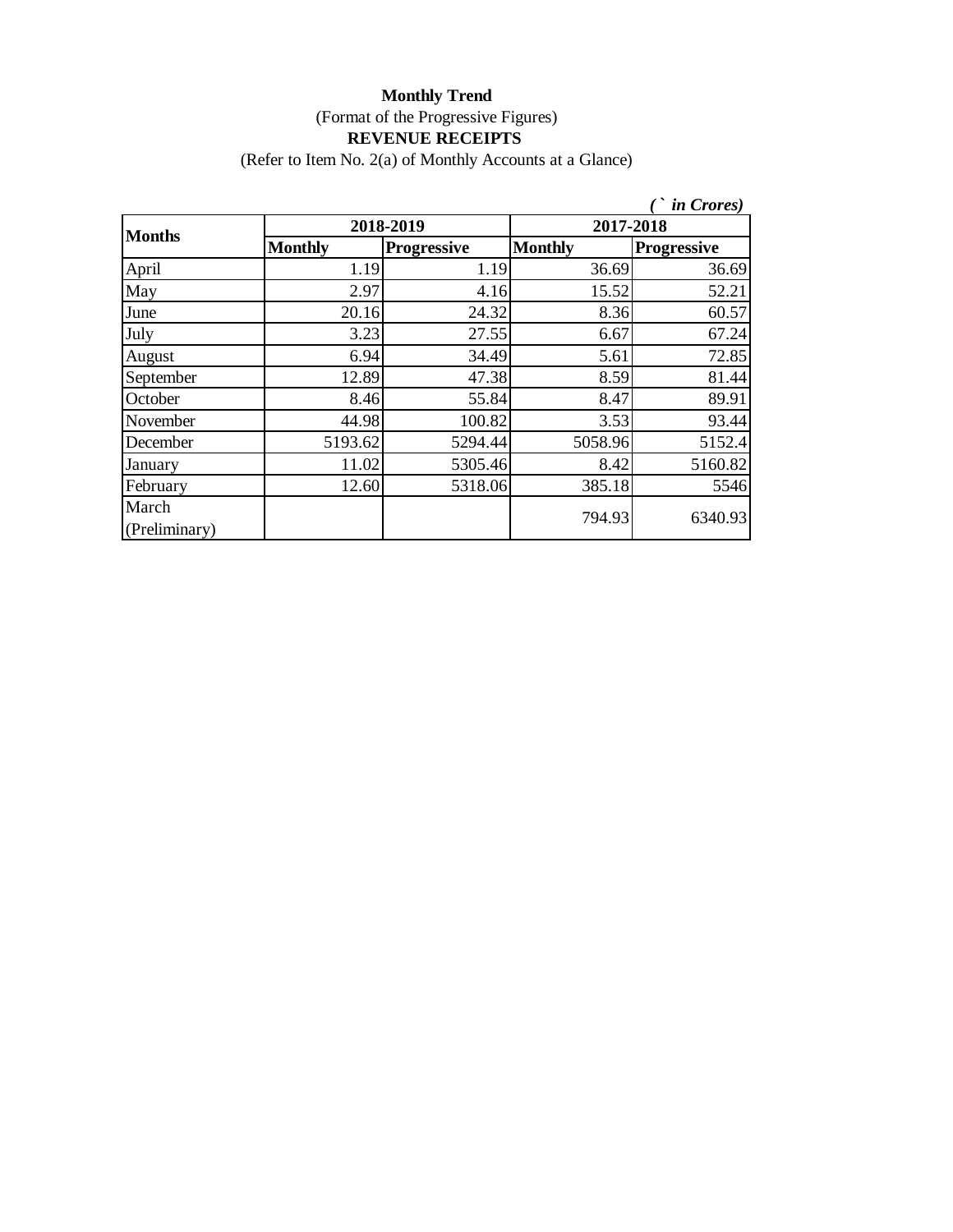(Refer to Item No. 2(b) of Monthly Accounts at a Glance)

|                     |                |                    |                | <i>in Crores</i> ) |
|---------------------|----------------|--------------------|----------------|--------------------|
| <b>Months</b>       |                | 2018-2019          |                | 2017-2018          |
|                     | <b>Monthly</b> | <b>Progressive</b> | <b>Monthly</b> | <b>Progressive</b> |
| April               | 1.27           | 1.27               | 1.11           | 1.11               |
| May                 | 3.38           | 4.65               | 0.35           | 1.46               |
| June                | 0.46           | 5.11               | 0.68           | 2.14               |
| July                | 0.61           | 5.72               | 1.36           | 3.5                |
| August              | 1.76           | 7.48               | 1.13           | 4.63               |
| September           | 3.53           | 11.01              | 2.4            | 7.03               |
| October             | 0.44           | 11.45              | 3.00           | 10.03              |
| November            | 0.49           | 11.94              | 2.06           | 12.09              |
| December            | 6.58           | 18.52              | 2.24           | 14.33              |
| January             | 3.83           | 22.35              | 3.65           | 17.98              |
| February            | 13.35          | 35.70              | 2.58           | 20.56              |
| March (Preliminary) |                |                    | 18.80          | 39.36              |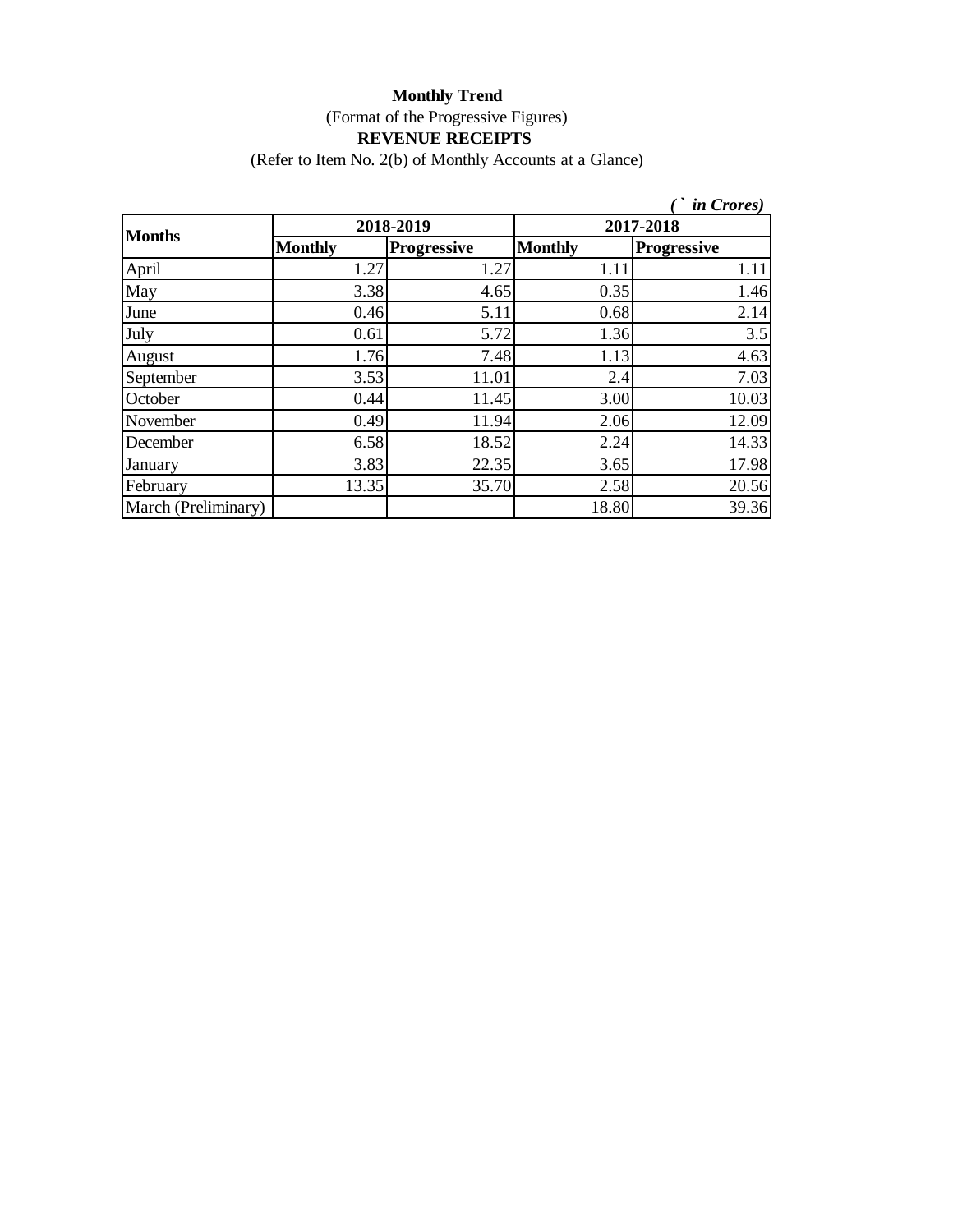(Refer to Item No. 2(c) of Monthly Accounts at a Glance)

|                        |                |                    |                | <i>in Crores</i> ) |  |
|------------------------|----------------|--------------------|----------------|--------------------|--|
| <b>Months</b>          |                | 2018-2019          | 2017-2018      |                    |  |
|                        | <b>Monthly</b> | <b>Progressive</b> | <b>Monthly</b> | <b>Progressive</b> |  |
| April                  | 572.36         | 572.36             | $-48.00$       | $-48.00$           |  |
| May                    | 2629.15        | 3201.51            | 2120.54        | 2072.54            |  |
| June                   | 1404.7         | 4606.21            | $-1867.21$     | 205.33             |  |
| July                   | $-1024.48$     | 3581.73            | 2299.27        | 2504.6             |  |
| August                 | 1600.48        | 5182.21            | 2418.8         | 4923.4             |  |
| September              | 1392.23        | 6574.44            | 661.99         | 5585.39            |  |
| October                | 5747.93        | 12322.37           | 5363.8         | 10949.19           |  |
| November               | 3342.44        | 15664.81           | 1232.05        | 12181.24           |  |
| December               | $-992.14$      | 14672.67           | $-1010.44$     | 11170.8            |  |
| January                | $-1056.13$     | 13616.54           | 2355.39        | 13526.19           |  |
| February               | 3001.73        | 16618.27           | 553.80         | 14079.99           |  |
| March<br>(Preliminary) |                |                    | 4488.57        | 18568.56           |  |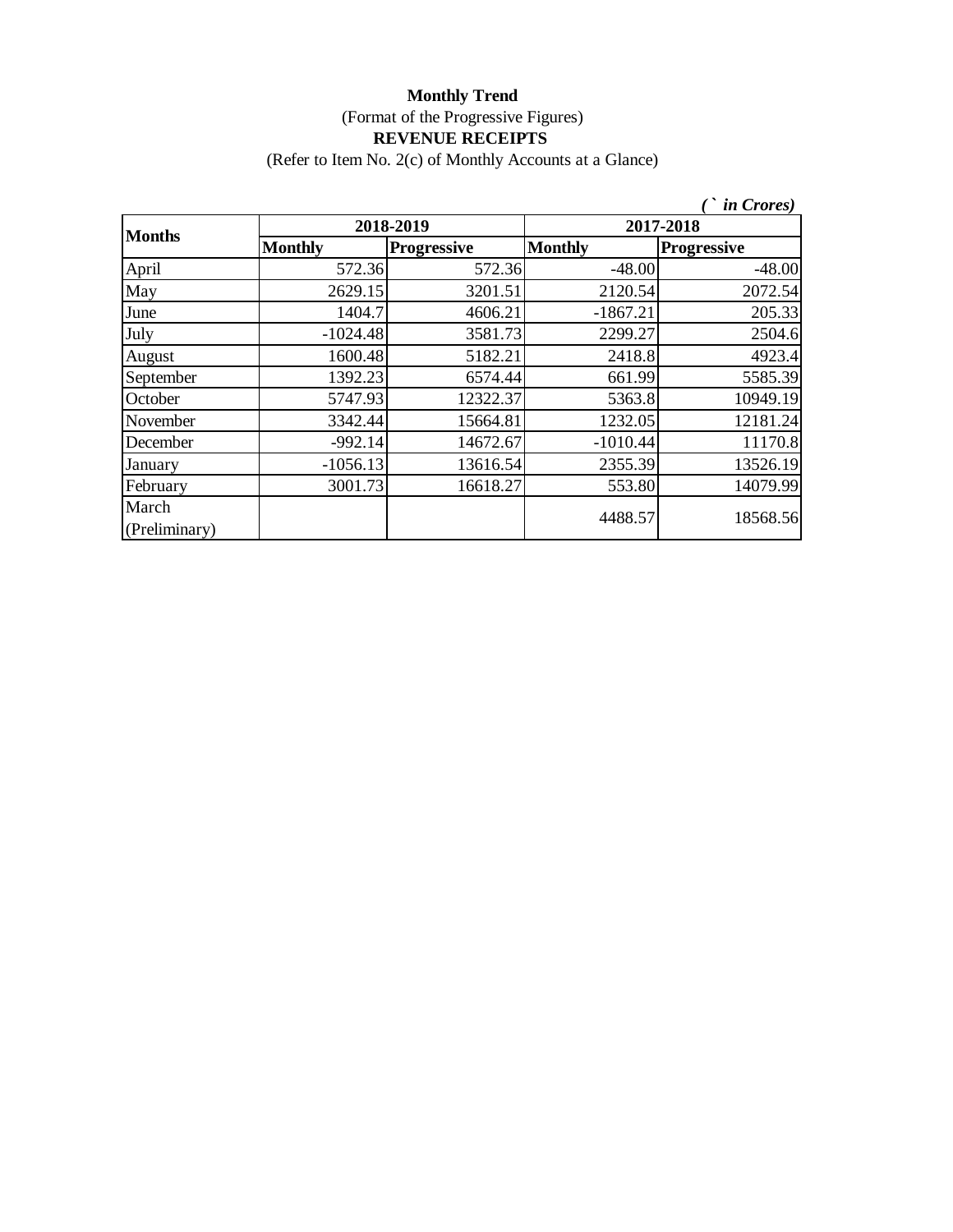(Refer to Item No. 4(a) of Monthly Accounts at a Glance)

| <i>in Crores</i> )  |                |                    |                      |                    |  |  |
|---------------------|----------------|--------------------|----------------------|--------------------|--|--|
| <b>Months</b>       | 2018-2019      |                    |                      | 2017-2018          |  |  |
|                     | <b>Monthly</b> | <b>Progressive</b> | <b>Monthly</b>       | <b>Progressive</b> |  |  |
| April               |                |                    |                      |                    |  |  |
| May                 |                |                    |                      |                    |  |  |
| June                |                |                    | $\ddot{\phantom{0}}$ |                    |  |  |
| July                |                |                    |                      |                    |  |  |
| August              |                |                    |                      |                    |  |  |
| September           |                |                    | $\ddotsc$            | $\ddotsc$          |  |  |
| October             |                |                    | $\bullet\,\bullet$   | $\ddotsc$          |  |  |
| November            | 1889.02        | 16031.84           |                      |                    |  |  |
| December            | 1850.66        | 17882.50           |                      |                    |  |  |
| January             | 2727.23        | 20609.73           |                      |                    |  |  |
| February            | 4029.90        | 24639.63           | $\ddotsc$            |                    |  |  |
| March (Preliminary) |                |                    |                      |                    |  |  |

Note: Figures of item no. 4(a) up to October 2018 are not avilable in old format.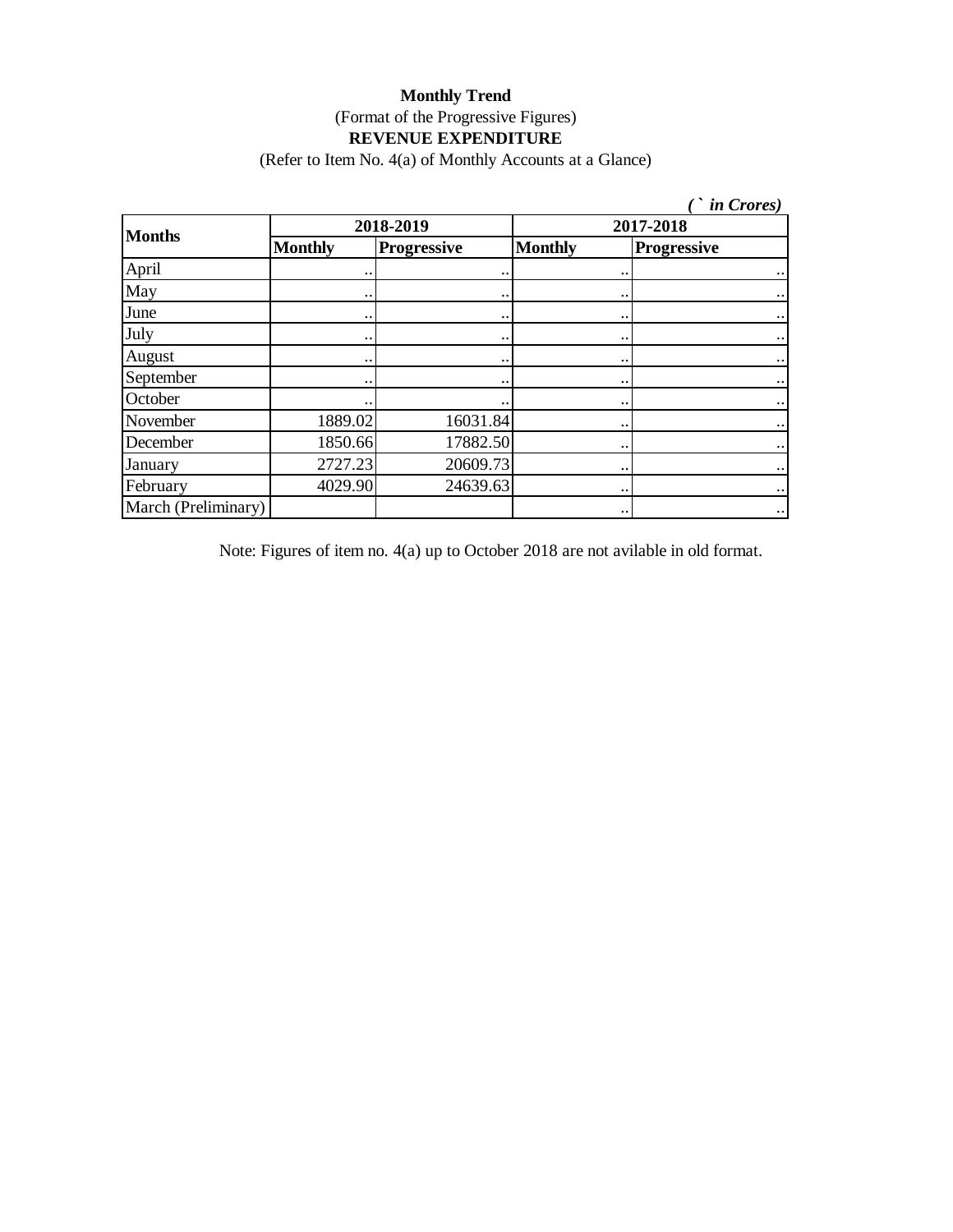(Refer to Item No. 4(b) of Monthly Accounts at a Glance)

|                     |                |                    |                | <i>in Crores</i> ) |  |  |
|---------------------|----------------|--------------------|----------------|--------------------|--|--|
| <b>Months</b>       |                | 2018-2019          |                | 2017-2018          |  |  |
|                     | <b>Monthly</b> | <b>Progressive</b> | <b>Monthly</b> | <b>Progressive</b> |  |  |
| April               | 12.93          | 12.93              | 6.84           | 6.84               |  |  |
| May                 | 1174.18        | 1187.11            | 985.16         | 992                |  |  |
| June                | 1181.04        | 2368.15            | 918.79         | 1910.79            |  |  |
| July                | 577.26         | 2945.41            | 630.11         | 2540.9             |  |  |
| August              | 973.9          | 3919.31            | 863.86         | 3404.76            |  |  |
| September           | 1232.9         | 5152.21            | 74.03          | 3478.79            |  |  |
| October             | 92.91          | 5245.12            | 2281.41        | 5760.2             |  |  |
| November            | 1935.07        | 7180.19            | 596.88         | 6357.08            |  |  |
| December            | 1108.83        | 8289.02            | 61.9           | 6418.98            |  |  |
| January             | 73.84          | 8362.86            | 1460.33        | 7879.31            |  |  |
| February            | 1809.45        | 10172.31           | 973.26         | 8852.57            |  |  |
| March (Preliminary) |                |                    | 2112.07        | 10964.64           |  |  |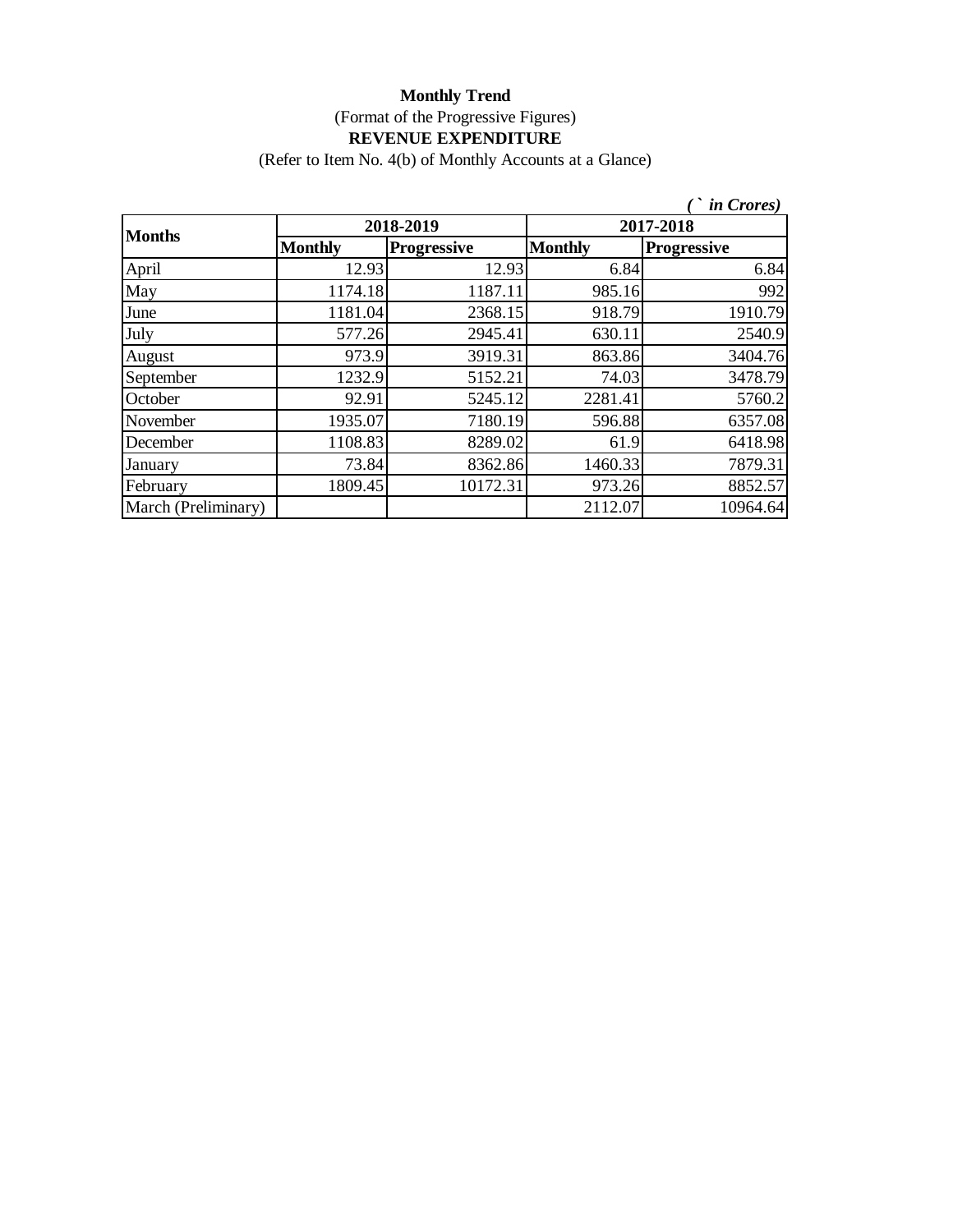(Refer to Item No. 4(c) of Monthly Accounts at a Glance)

|                     |                |                    |                | <i>in Crores</i> ) |
|---------------------|----------------|--------------------|----------------|--------------------|
| <b>Months</b>       |                | 2018-2019          |                | 2017-2018          |
|                     | <b>Monthly</b> | <b>Progressive</b> | <b>Monthly</b> | <b>Progressive</b> |
| April               | 1049.49        | 1049.49            | 1356.60        | 1356.60            |
| May                 | 1872.91        | 2922.4             | 1465.91        | 2822.51            |
| June                | 1902.13        | 4824.53            | 1694.30        | 4516.81            |
| July                | 893.22         | 5717.75            | 952.90         | 5469.71            |
| August              | 1819.89        | 7537.64            | 1357.42        | 6827.13            |
| September           | 1050.99        | 8588.63            | 1573.83        | 8400.96            |
| October             | 2065.95        | 10654.58           | 1592.62        | 9993.58            |
| November            | 1494.91        | 12149.49           | 961.01         | 10954.59           |
| December            | 755.65         | 12905.14           | 1376.96        | 12331.55           |
| January             | 1451.24        | 14356.38           | 1385.15        | 13716.7            |
| February            | 1489.42        | 15845.80           | 1401.83        | 15118.53           |
| March (Preliminary) |                |                    | 1653.44        | 16771.97           |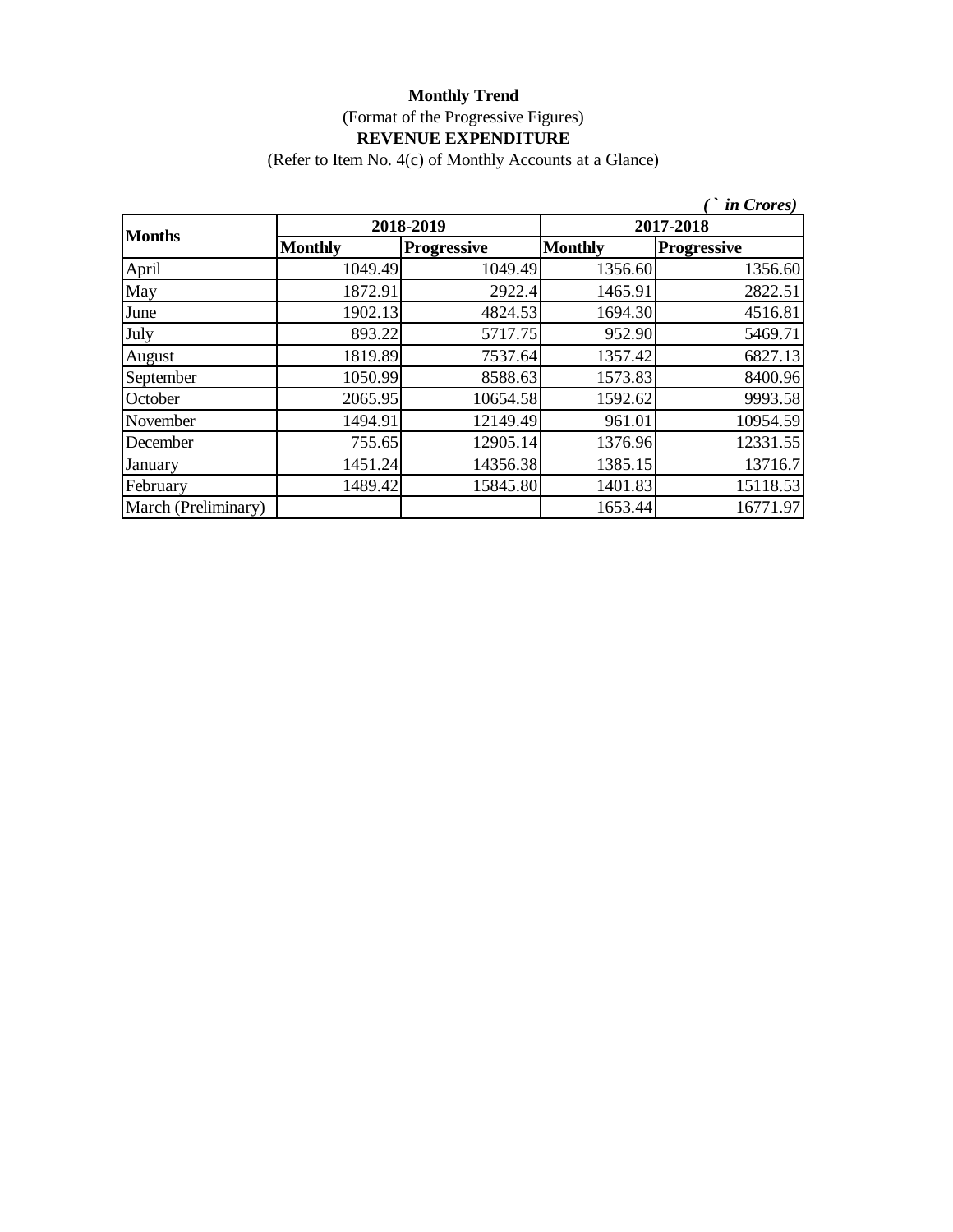(Refer to Item No. 4(d) of Monthly Accounts at a Glance)

|                     |                |                    |                | <i>in Crores</i> ) |  |
|---------------------|----------------|--------------------|----------------|--------------------|--|
| <b>Months</b>       | 2018-2019      |                    | 2017-2018      |                    |  |
|                     | <b>Monthly</b> | <b>Progressive</b> | <b>Monthly</b> | <b>Progressive</b> |  |
| April               | 552.47         | 552.47             | 508.56         | 508.56             |  |
| May                 | 778.66         | 1331.13            | 851.13         | 1359.69            |  |
| June                | 832.24         | 2163.37            | 1037.5         | 2397.19            |  |
| July                | 464.84         | 2628.21            | 764.84         | 3162.03            |  |
| August              | 826.77         | 3454.98            | 799.91         | 3961.94            |  |
| September           | 467.38         | 3922.36            | 855.78         | 4817.72            |  |
| October             | 782.44         | 4704.80            | 590.86         | 5408.58            |  |
| November            | 691.47         | 5396.27            | 590.81         | 5999.39            |  |
| December            | 508.73         | 5905.00            | 692.06         | 6691.45            |  |
| January             | 721.47         | 6626.47            | 640.54         | 7331.99            |  |
| February            | 692.38         | 7318.85            | 674.86         | 8006.85            |  |
| March (Preliminary) |                |                    | 776.28         | 8783.13            |  |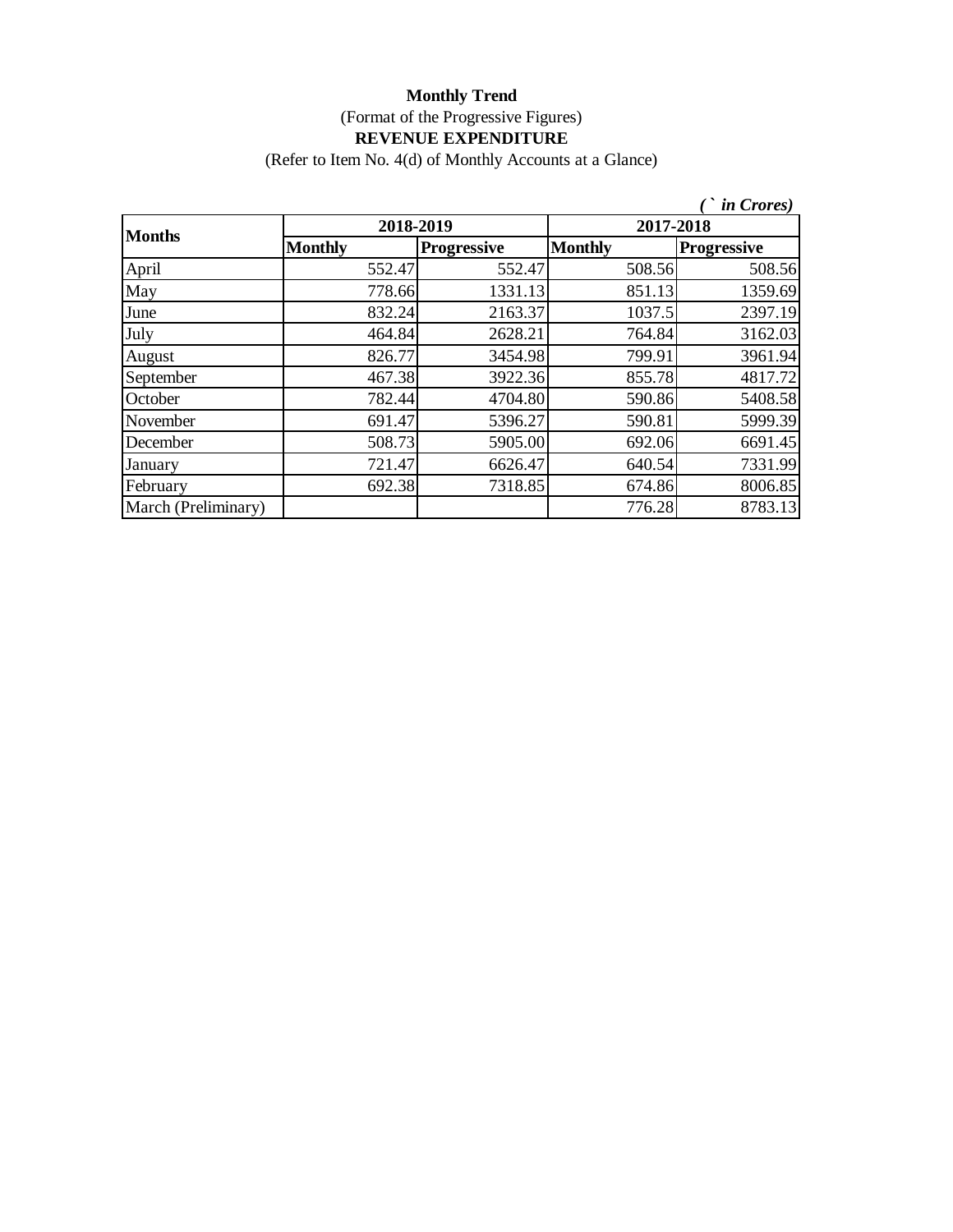(Refer to Item No. 4(e) of Monthly Accounts at a Glance)

|                     |                |                    |                        | <i>in Crores</i> ) |
|---------------------|----------------|--------------------|------------------------|--------------------|
| <b>Months</b>       | 2018-2019      |                    | 2017-2018              |                    |
|                     | <b>Monthly</b> | <b>Progressive</b> | <b>Monthly</b>         | <b>Progressive</b> |
| April               | 1.06           | 1.06               | $\ddot{\phantom{0}}$   | $\ddotsc$          |
| May                 | 18.64          | 19.70              | $\bullet\,\bullet$     | $\ddotsc$          |
| June                | 1122.59        | 1142.29            | $\bullet\,\bullet$     | $\ddotsc$          |
| July                | 49.45          | 1191.74            | $\ddot{\phantom{0}}$   | $\ddotsc$          |
| August              | 54.10          | 1245.84            | $\bullet\,\bullet$     | $\ddotsc$          |
| September           | 1253.36        | 2499.20            | $\bullet\,\bullet$     | $\ddotsc$          |
| October             | 659.44         | 3158.64            | $\bullet\,\bullet$     | $\ddotsc$          |
| November            | 1691.20        | 4849.84            | $\ddot{\phantom{a}}$ . | $\ddotsc$          |
| December            | 28.74          | 4878.58            | $\bullet\,\bullet$     | $\ddotsc$          |
| January             | 687.87         | 5566.45            | $\ddot{\phantom{a}}$ . | $\ddotsc$          |
| February            | 657.01         | 6223.46            | $\ddotsc$              | $\ddotsc$          |
| March (Preliminary) |                |                    | $\ddot{\phantom{a}}$ . | $\bullet$ .        |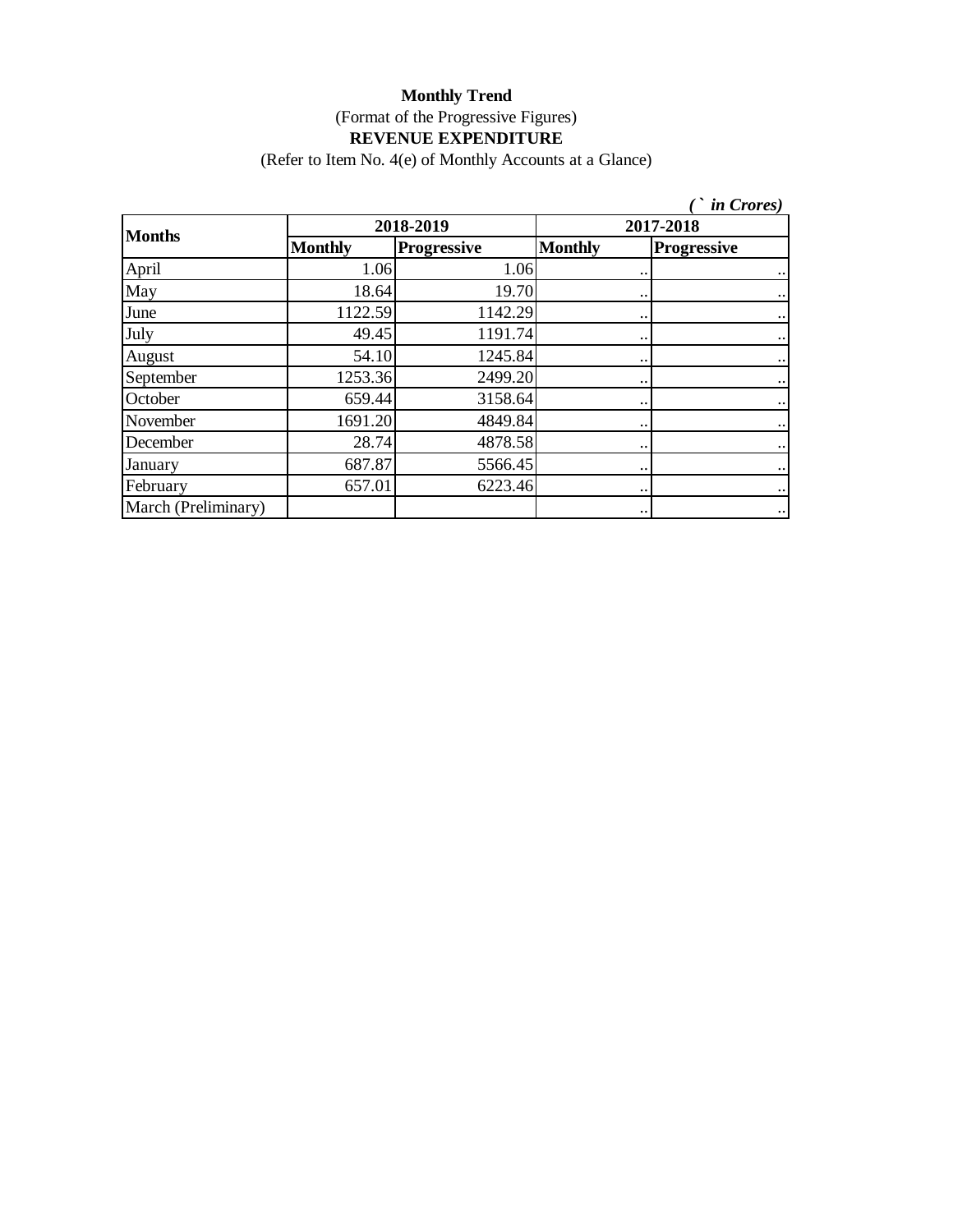#### **Monthly Trend** (Format of the Progressive Figures) **CAPITAL EXPENDITURE**

(Refer to Item No. 5(a) of Monthly Accounts at a Glance)

|                     |                |                    |                | <i>in Crores</i> ) |
|---------------------|----------------|--------------------|----------------|--------------------|
| <b>Months</b>       | 2018-2019      |                    | 2017-2018      |                    |
|                     | <b>Monthly</b> | <b>Progressive</b> | <b>Monthly</b> | <b>Progressive</b> |
| April               | 2653.57        | 2653.57            | 1723.54        | 1723.54            |
| May                 | 1663.54        | 4317.11            | 982.63         | 2706.17            |
| June                | 248.47         | 4565.58            | $-17.8$        | 2688.37            |
| July                | 584.85         | 5150.43            | 225.85         | 2914.22            |
| August              | $-25.7$        | 5124.73            | $-36.1$        | 2878.12            |
| September           | 182.2          | 5306.93            | 395.39         | 3273.51            |
| October             | 4939.68        | 10246.61           | 4008.05        | 7281.56            |
| November            | 1554.74        | 11801.35           | 1086.43        | 8367.99            |
| December            | 4615.74        | 16417.09           | 4605.72        | 12973.71           |
| January             | $-1231.12$     | 15185.97           | $-428.51$      | 12545.2            |
| February            | $-665.62$      | 14520.35           | $-197.49$      | 12347.71           |
| March (Preliminary) |                |                    | 455.09         | 12802.8            |

Note: It also includes Expenditure on Salary/Wages up to October, 2018 [Item No. 5(b) of Monthly Account at a Glance].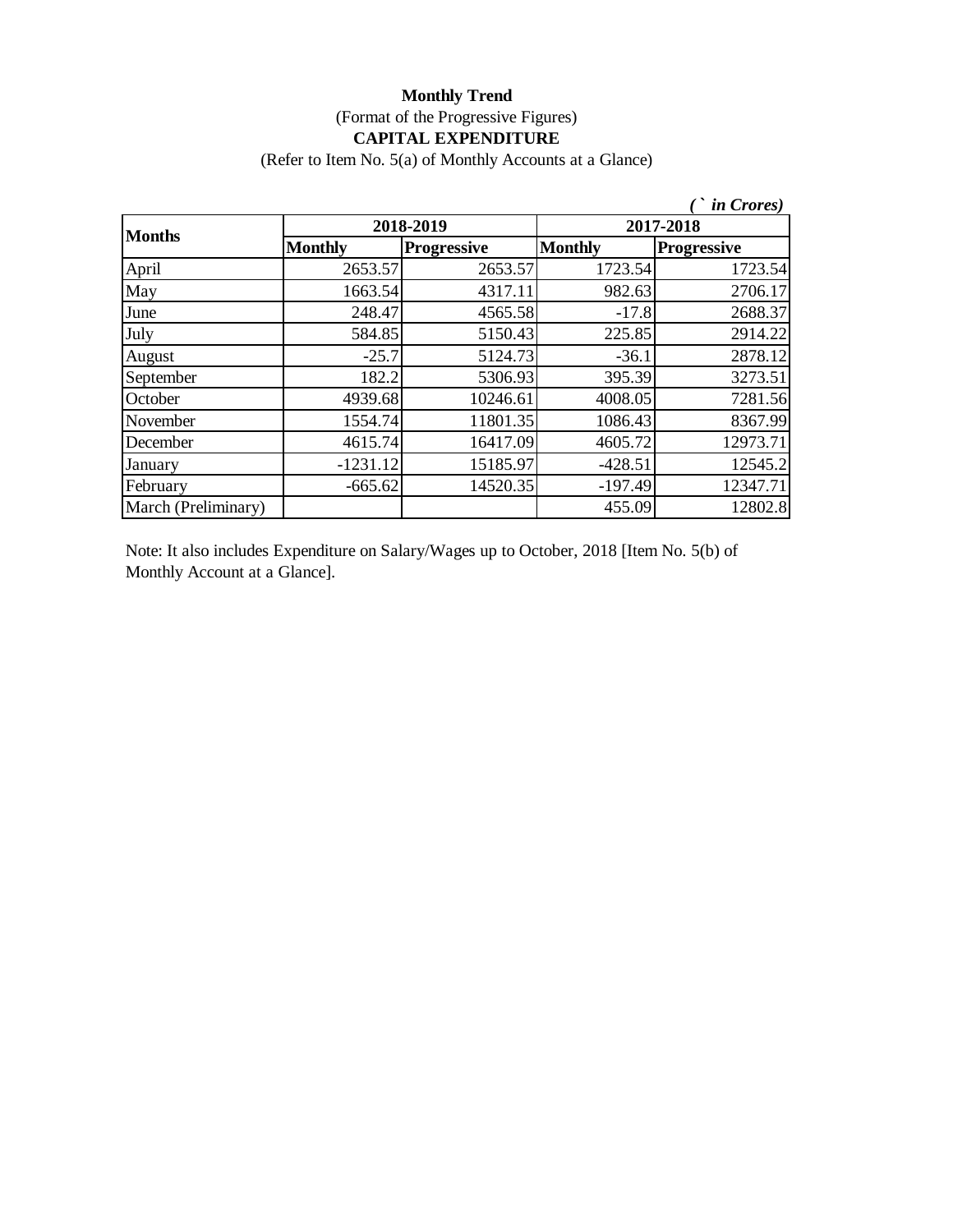#### **Monthly Trend** (Format of the Progressive Figures) **CAPITAL EXPENDITURE**

(Refer to Item No. 5(b) of Monthly Accounts at a Glance)

|                     |                |             |                        | <i>in Crores</i> )   |
|---------------------|----------------|-------------|------------------------|----------------------|
| <b>Months</b>       | 2018-2019      |             | 2017-2018              |                      |
|                     | <b>Monthly</b> | Progressive | <b>Monthly</b>         | <b>Progressive</b>   |
| April               |                |             | $\ddot{\phantom{0}}$   | $\ddotsc$            |
| May                 |                |             | $\ddot{\phantom{0}}$   | $\bullet$ $\bullet$  |
| June                |                |             | $\ddot{\phantom{0}}$   | $\ddotsc$            |
| July                |                |             | $\ddot{\phantom{0}}$   | $\ddotsc$            |
| August              |                |             | $\ddot{\phantom{0}}$   | $\ddot{\phantom{0}}$ |
| September           |                |             | $\ddot{\phantom{0}}$   | $\ddot{\phantom{0}}$ |
| October             |                |             | $\ddot{\phantom{0}}$   | $\bullet$ .          |
| November            |                |             | $\ddot{\phantom{0}}$   |                      |
| December            |                |             | $\ddot{\phantom{0}}$   |                      |
| January             | 15.69          | 15.69       | $\ddot{\phantom{a}}$ . |                      |
| February            |                | 15.69       | $\ddot{\phantom{0}}$   |                      |
| March (Preliminary) |                |             | $\ddotsc$              | $\ddot{\phantom{0}}$ |

Note: Expenditure on Salary/Wages up to October, 2018 stands included in Capital Expenditure [Item No. 5 (a) of Monthly Account at a Glance].